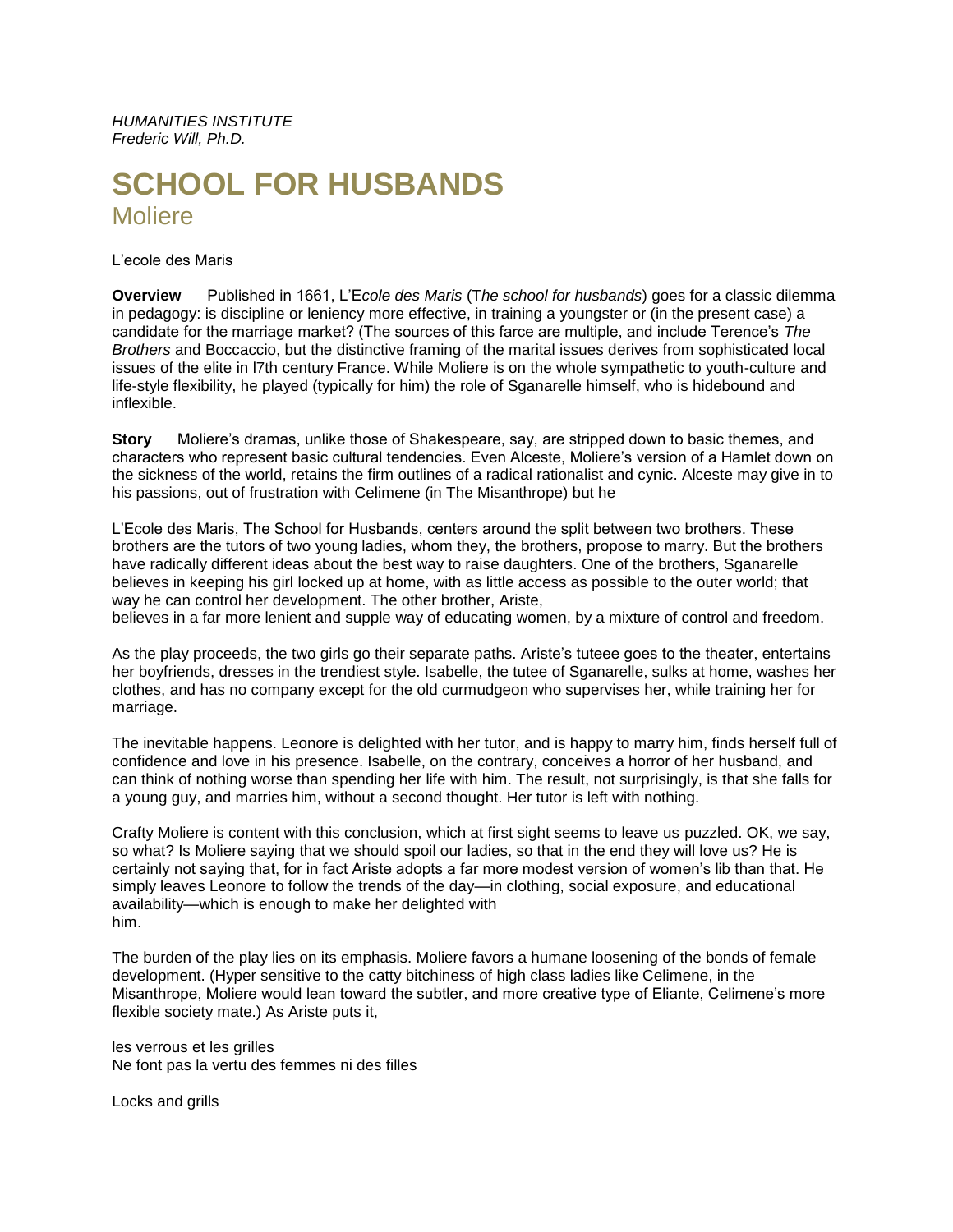Will never guarantee a lady's fidelity.

With typical subtlety, Moliere declines to rub in his moral. In fact, he best makes his point, in characterizing the kind of affection Leonore feels for her tutor. She feels a liberating emotion of selfrealization, rather than a subject-object gratitude to her tutor. In appreciating this fine tenor of relationship, between Ariste and Leonore, we need to remind ourselves that we are still in the historical ball game in which higher placed male suitors mark out the rules of the game for the women they fancy.

## **Themes**

**Humanism** The present play, interestingly asymmetrical, iinclines toward liberality, picks up a central perspective in all Moliere's work: he argues for humane behaviors, 'the natural,' the simple, and the honest. Moliere is no idealist, but a moderate humanist.

**Feminism** On the surface, in this play, we seem to deal with a phallocracy, in which men make up all the rules of the game. In actuality, though, it is the women who call the shots. One woman says no thank you, to her over possesive tutor, while the other says thank you very much, to the guy who set up the conditions for her to love him.

### **Characters**

**Sganarelle** is a dominator who wants to keep his girlfriend, Isabelle, locked in a safe box, where no other men can have contact with her. Naturally enough, his desire is counterproductive, and Isabelle repays him, for his possessiveness, by running off with a younger man and marrying him.

**Ariste**, Sganarelle's brother, is liberal with his tutee, gives her plenty of room for a life of her own, to see friends, go to the theater, dress in style. But he makes it clear, in a subtle way, that he is the one responsible degree of liberality. The results couldn't be better; he wins the object of his heart 'without even trying.'

### **SGANARELLE** (unconscientious)

**Character** Sganarelle is one of two unmarried brothers, whose inherited responsibility it is to care for the appropriate marrying off of their two younger sisters. (Sganarelle himself is forty years old, while his brother is two decades older, and yet feels much more sympathetic than Sganarelle to the 'new generation.') While the older brother (Ariste) believes that the best school for learning, and behavior is life itself, Sganarelle believes that a parent or guardian has the responsibility to train, shape, and discipline any younger persona left in his care. For Sganarelle, slackness in training younger family members will only lead to later suffering, as one loses control of the people around him.

**Parallels** Two major themes play out in Molière's E*cole des Maris* : how do different educations affect different people? Is it better to give a child a liberal or a strict education? Both of these questions, and various answers, intersect in the vast literature of child rearing. The Roman playwright Terence, in *The Brothers* (160 B.C.), voted for 'a draw' in response to liberal vs. traditional; Jean Jacques Rousseau, in *The Confessions*(1789) broke radical ground for the wholistic view he brought to the problem of liberal education, defending a (to us) quite modern view of the rich openness of the human as learner; Paul Goodman, carrying these larger issues to Industrial modernity, argues in Grow*ing up Absurd*(1960) for education tailored above all to life and its requirements.

### **Illustrative moments**

**Traditional** From the outset Sganarelle makes it clear that he is completely satisfied with his own life, and has no interest in following his older brother's advice about the training of younger siblings within their family. The brothers agree to disagree about lifestyles in general, and in particular agree to train their two younger sisters in their two different life styles. Sganarelle takes on the training of Isabelle, who is